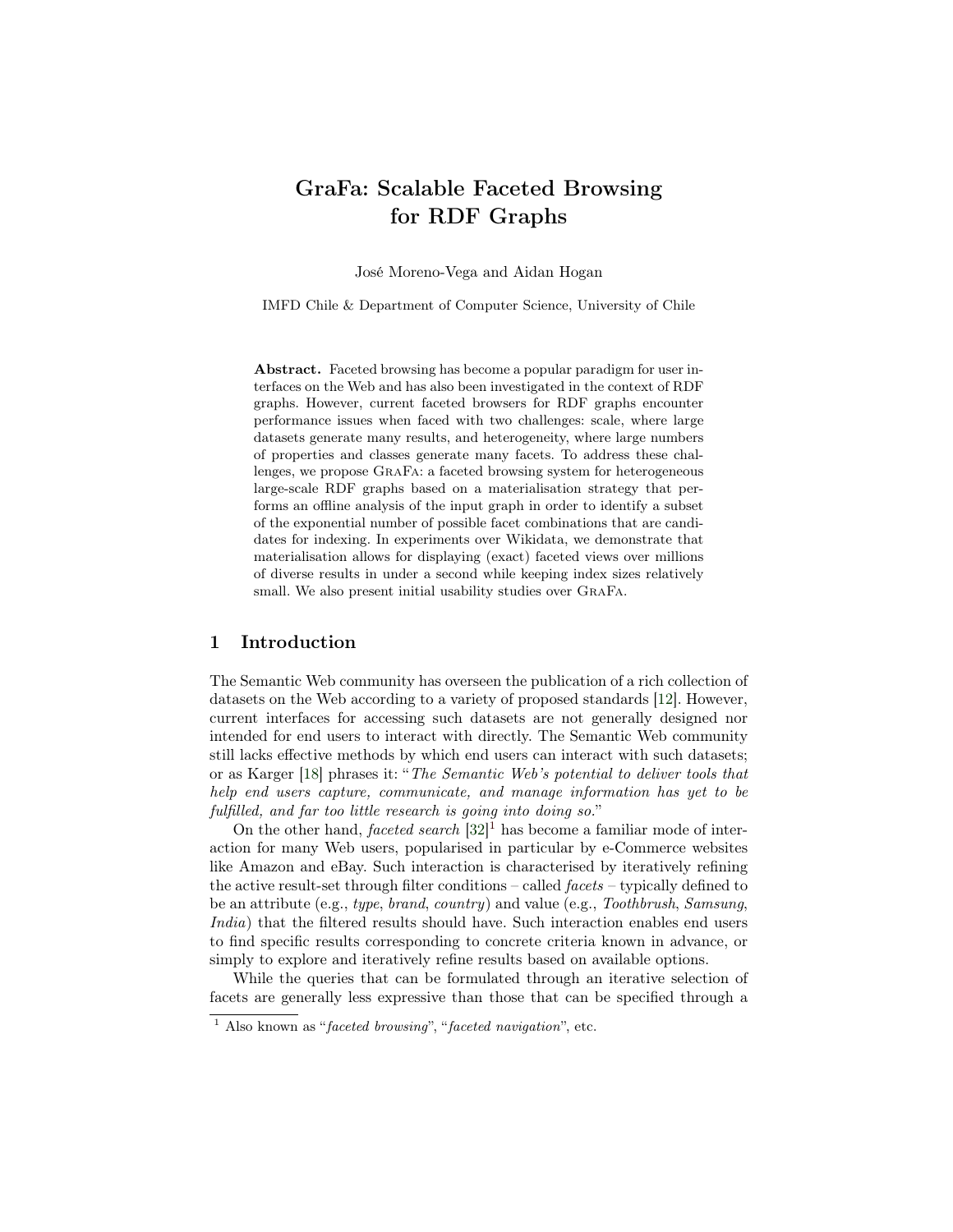structured query language such as SPARQL, faceted browsing is more accessible to a broader range of users unfamiliar with such query languages; furthermore, the end user need not be as familiar with the content or schema of the dataset in question since the facets offered denote the possible filters that can be applied and the number of results to be expected, helping users to avoid empty results.

Adapting faceted search for a Semantic Web context is then a natural idea, where various authors have explored faceted navigation over RDF graphs [\[7,](#page-14-1)[28\]](#page-15-2) as a potential way to bridge from Semantic Web to end-users. Such works – discussed in more detail in the following section on related work – have explored core themes relating to faceted navigation, including query expressivity, ranking, usability, indexing, performance, reasoning, complexity, etc. However, despite the breadth of available literature on the topic, we argue that more work is required, in particular for faceted browsing over RDF graphs that are large-scale (with many triples) and *diverse* (with many properties and classes).

The work presented in this paper was motivated, in particular, by the idea of providing faceted search for Wikidata [\[29\]](#page-15-3): a large, collaboratively-edited knowledge-base where users can directly add and curate structured knowledge relating to the Wikipedia project. Though a variety of interfaces exist for in-teracting with Wikidata<sup>[2](#page-1-0)</sup>, including a SPARQL endpoint, query builders, and so forth, none quite cover the main characteristics of a faceted browser (e.g., only displaying options with non-empty results). On the other hand, despite the breadth of works on faceted browsing, we could not find an available system that could load the full ("truthy") Wikidata graph available at the time of writing.

We thus propose a novel faceted browser for diverse, large-scale RDF graphs called GraFa – Graph Facets – that we demonstrate is able to handle the scale and diversity of a dataset such as Wikidata. An initial result set in the system is generated through either keyword search or by selecting an entity type (e.g., person, building, etc.). Thereafter, a result set can be refined by selecting a particular property–value (facet) that all entities in the next result set should have. A combination of auto-completion and ranking features help ensure that the user is presented with relevant facets and results. Furthermore, at each stage of interaction, only options that lead to non-empty results are returned; this aspect in particular proves the most challenging to implement.

Similar to previous faceted systems [\[31,](#page-15-4)[5\]](#page-14-2), the GraFa system is based on Information Retrieval (IR)-style indexes that combines unstructured (text) and semi-structured (facet) information. However, unlike previous such systems, we propose a novel materialisation technique to enable interactive response times at higher levels of scale. The core hypothesis underlying this technique is that although there is a potentially exponential (in the size of the graph) number of combinations of facets that could be considered, few combinations will lead to large result sets that cause slow response times. Hence we propose a technique to perform an offline analysis of the graph to select facets that are then materialised. Our results show that materialisation can improve worst-case response times by orders of magnitude using a modestly-sized index of precomputed facet views.

<span id="page-1-0"></span> $^2$  [https://wikidata.org/wiki/Wikidata:Tools/External\\_tools](https://wikidata.org/wiki/Wikidata:Tools/External_tools);  $\mathrm{retr.}~2018/04/05$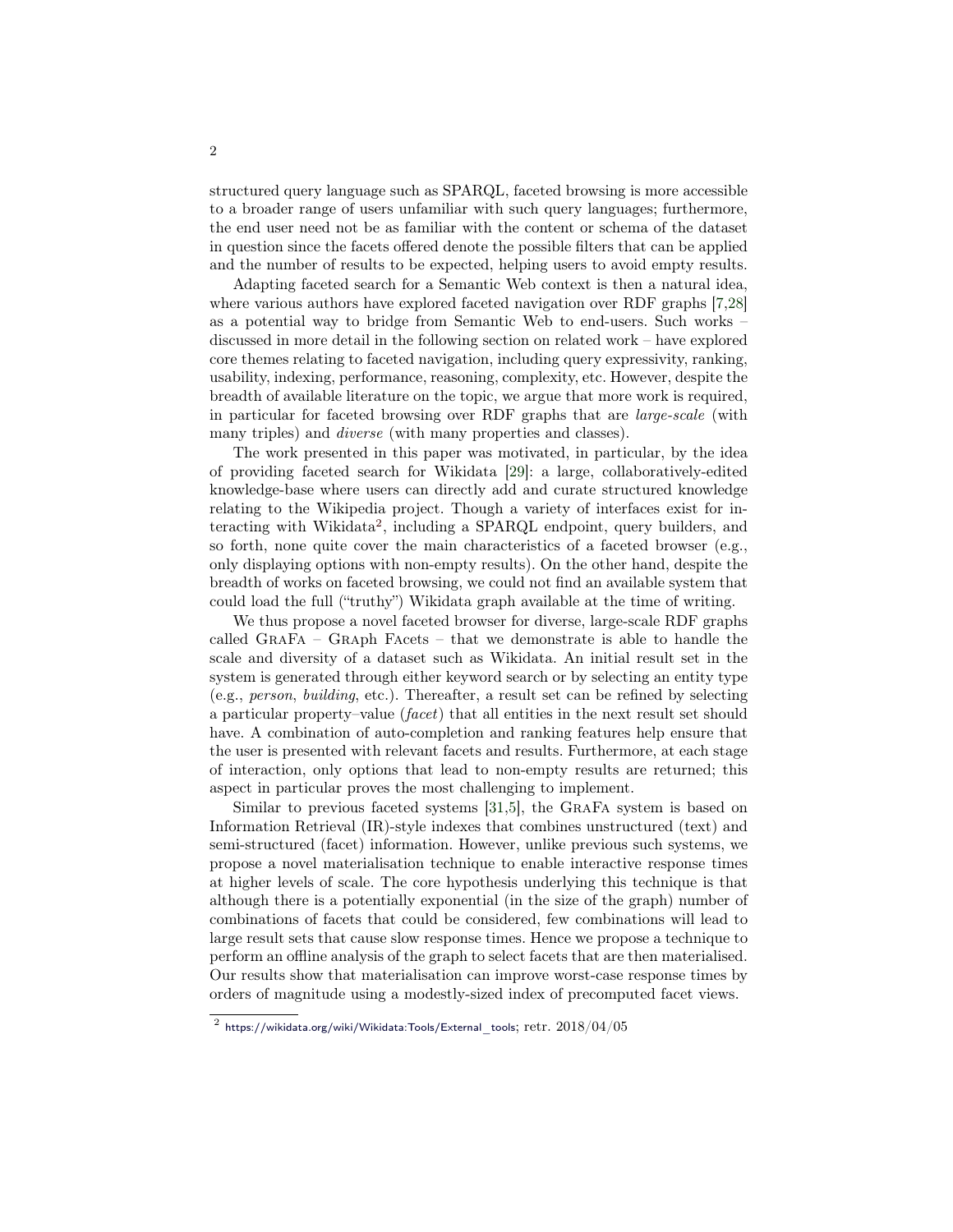To assess the usability of our system, we also present the results of two initial studies. The first user study compares the GRAFA system and the WIKIDATA Query Helper (WQH) interface provided by the Wikidata SPARQL endpoint, asking participants to solve a number of tasks using both systems. Based on the results of this first study, we then made some improvements to the GraFa system, where in the second study, we asked members of the Wikidata community to use the modified GraFa system and to answer a questionnaire to rate the usability, usefulness, responsiveness, novelty etc., of the system.

Outline: Section [2](#page-2-0) first discusses related work. Section [3](#page-3-0) defines the inputs and interactions considered in our faceted browsing framework. Section [4](#page-5-0) describes the base indexing scheme used to support these interactions, and Section [5](#page-7-0) describes the materialisation strategies we use to improve worst-case response times. Turning to evaluation, Section [6](#page-9-0) focuses on performance, while Section [7](#page-11-0) focuses on usability. Finally Section [8](#page-13-0) concludes and discusses future work.

### <span id="page-2-0"></span>2 Related Work

Various faceted browsers have been proposed for RDF over the years [\[32,](#page-15-1)[28,](#page-15-2)[7\]](#page-14-1). Some earlier works include mSpace [\[23\]](#page-15-5), Ontogator [\[20\]](#page-15-6), BrowseRDF [\[21\]](#page-15-7),  $/$  FACET [\[15\]](#page-15-8), with later proposals including GFACET [\[14](#page-14-3)[,13\]](#page-14-4), EXPLORATOR [\[2\]](#page-14-5), RHIZOMER [\[6\]](#page-14-6), FACETE [\[25\]](#page-15-9), REVEALD [\[17\]](#page-15-10), SPARKLIS [\[8\]](#page-14-7) and HIPPALUS [\[27\]](#page-15-11). These works describe evaluations or use-cases involving domain-specific data of low heterogeneity, such as multimedia [\[23,](#page-15-5)[20,](#page-15-6)[26\]](#page-15-12), suspect descriptions [\[21\]](#page-15-7), movies  $[6]$ , cultural heritage  $[20,15]$  $[20,15]$ , tweets  $[1]$ , places  $[25]$ , biomedicine  $[17]$ , fish species [\[27\]](#page-15-11), etc.; furthermore, many of these works delegate data management and query processing to an underlying triple-store/SPARQL engine, and rather focus on issues such as expressiveness, ranking and usability, etc.

Recently Petzka et al. [\[22\]](#page-15-13) proposed a benchmark for SPARQL systems to test their ability to support faceted browsing capabilities, but again the dataset (referring to transport) contains in the order of tens of classes and properties and we could not find details on the scale of data used for experiments.

A number of later works have explored faceted navigation over more heterogeneous RDF datasets, such as VisiNav [\[11\]](#page-14-9) operating on RDF data (19 million triples with 21 thousand classes and properties) crawled and integrated from numerous sources on the Web; however, aside from brief discussion of top-k ordering of facets, performance issues were not discussed in detail. Another more scalable proposal is the NEOFONIE [\[10\]](#page-14-10) system, proposed for faceted search over DBpedia; however, only a small selection of target facets are displayed and no performance results are provided. A more recent scalable approach is that of eLinda [\[33\]](#page-15-14), which allows for real-time browsing of DBpedia; however, navigation is not based on facets but rather on interactive bar-charts.

A number of approaches have proposed to use indexing techniques developed for Information Retrieval (IR) to support faceted browsing for RDF. The Semplore system [\[31\]](#page-15-4) builds faceted browsing on top of IR-indexes, where facets for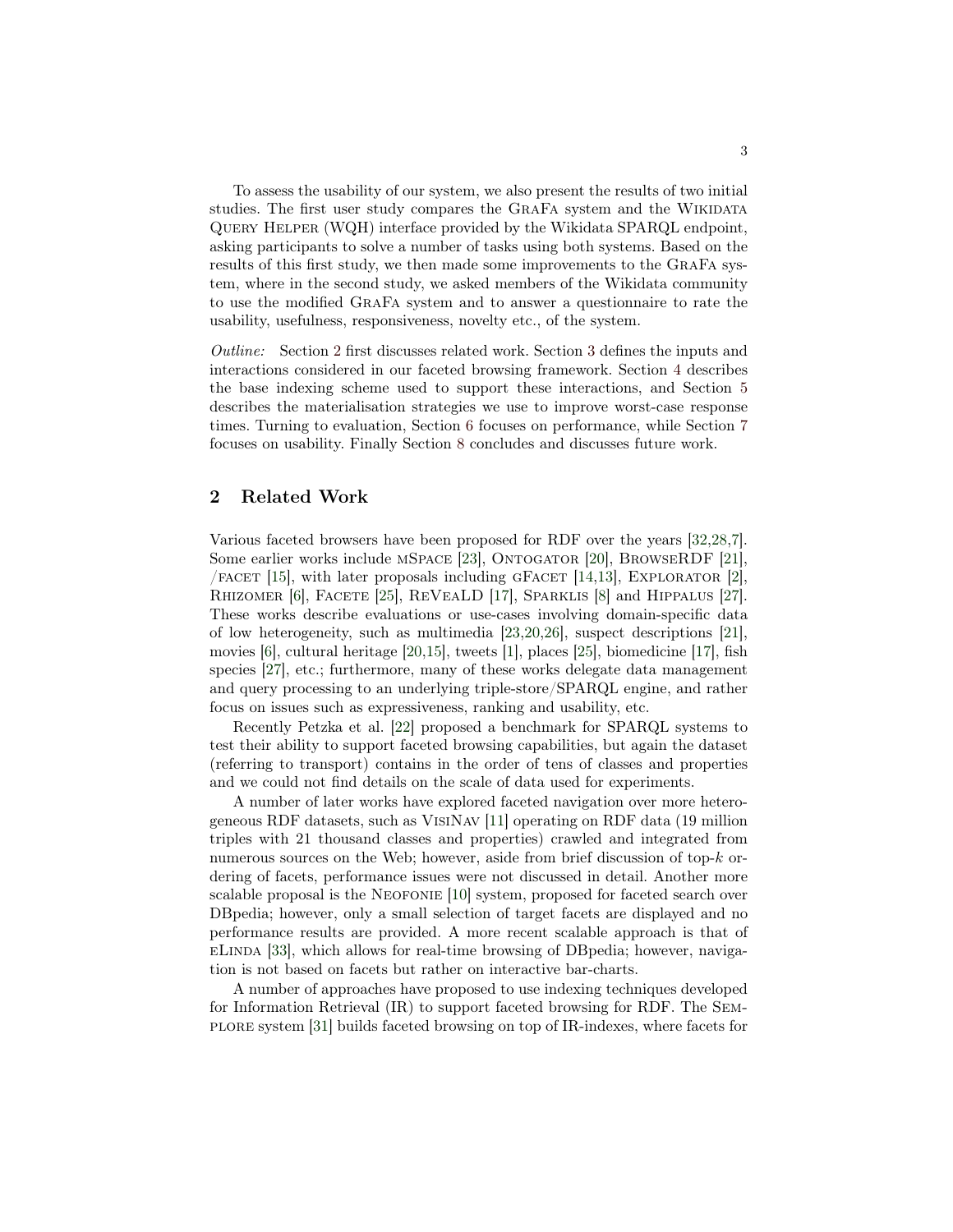the current result set are computed from types, as well as incoming and outgoing relations; a set of top- $k$  facets are constructed by count. Experiments were conducted over DBpedia [\[19\]](#page-15-15) and LUBM [\[9\]](#page-14-11) datasets in the order of 100 million triples, showing mean sub-second response times faster than those achievable over selected triple stores. Though this system is along similar lines to what we wish to achieve, the size of the result-sets for which facets are generated in the evaluation is not specified, nor is the value of  $k$  for the top- $k$  generation; we could not find materials online to replicate these results, but using a similar implementation later on a more modern version of the same IR engine (Lucene), we find that construction of the full set of facets takes minutes over large result-sets with millions of results. Wagner et al. [\[30\]](#page-15-16) likewise propose IR-style indexing to support faceted browsing and conduct evaluation over DBpedia, but performance issues are explicitly considered out of scope; however, for their evaluation, we note that the authors mention use of caching to speed-up response times for selected tasks, though no further details are provided.

To the best of our knowledge, the closest published results we found for faceted search over RDF data at the scale of Wikidata was the Broccoli system [\[5,](#page-14-2)[4\]](#page-14-12), which is also based on IR indexes. Though the system has a slightly different focus to ours (semantic search over Wikipedia text enriched with Freebase relations), an index over relations is defined to enable faceted search. The authors propose caching methods to identify and re-use sub-combinations of facets that are frequently required; unlike our approach, this LRU cache is built online from user-queries, whereas we materialise query results offline.<sup>[3](#page-3-1)</sup>

The SemFacet [\[3\]](#page-14-13) system addresses a number of issues with respect to faceted browsing for RDF graphs, including reasoning, expressiveness, complexity and efficiency. Though their system can process facets for tens of millions of answers in about 2 seconds, this requires having all data indexed in memory, which limits scale; hence their evaluation is limited to 20% of DBpedia [\[19\]](#page-15-15) (3.5 million triples), as well as selected slices of YAGO [\[16\]](#page-15-17) that fit in memory. Though the system is available for download, we failed to load Wikidata with it. Later work by Sherkhonov et al. [\[24\]](#page-15-18) discusses the addition of other features to faceted navigation, such as aggregation and recursion, but focuses on studying the complexity of query answering and containment.

#### <span id="page-3-0"></span>3 Faceted Browsing

We now outline the faceted browsing interactions that the GraFa system currently supports. Beforehand we provide preliminaries for RDF graphs considered as input to the system, mainly to establish notation and nomenclature.

RDF triples and graphs: An RDF triple  $(s, p, o)$  is an element of  $IB \times I \times IBL$ , where I is a set of IRIs,  $L$  a set of literals, and  $B$  a set of blank nodes; the sets I,

<span id="page-3-1"></span> $^3$  We did not find source code for the system to be able to perform tests for Wikidata, though a Freebase demo is available demonstrating interactive runtimes on large result sets: <http://broccoli.informatik.uni-freiburg.de/demos/BroccoliFreebase/>; retr. 2018/04/05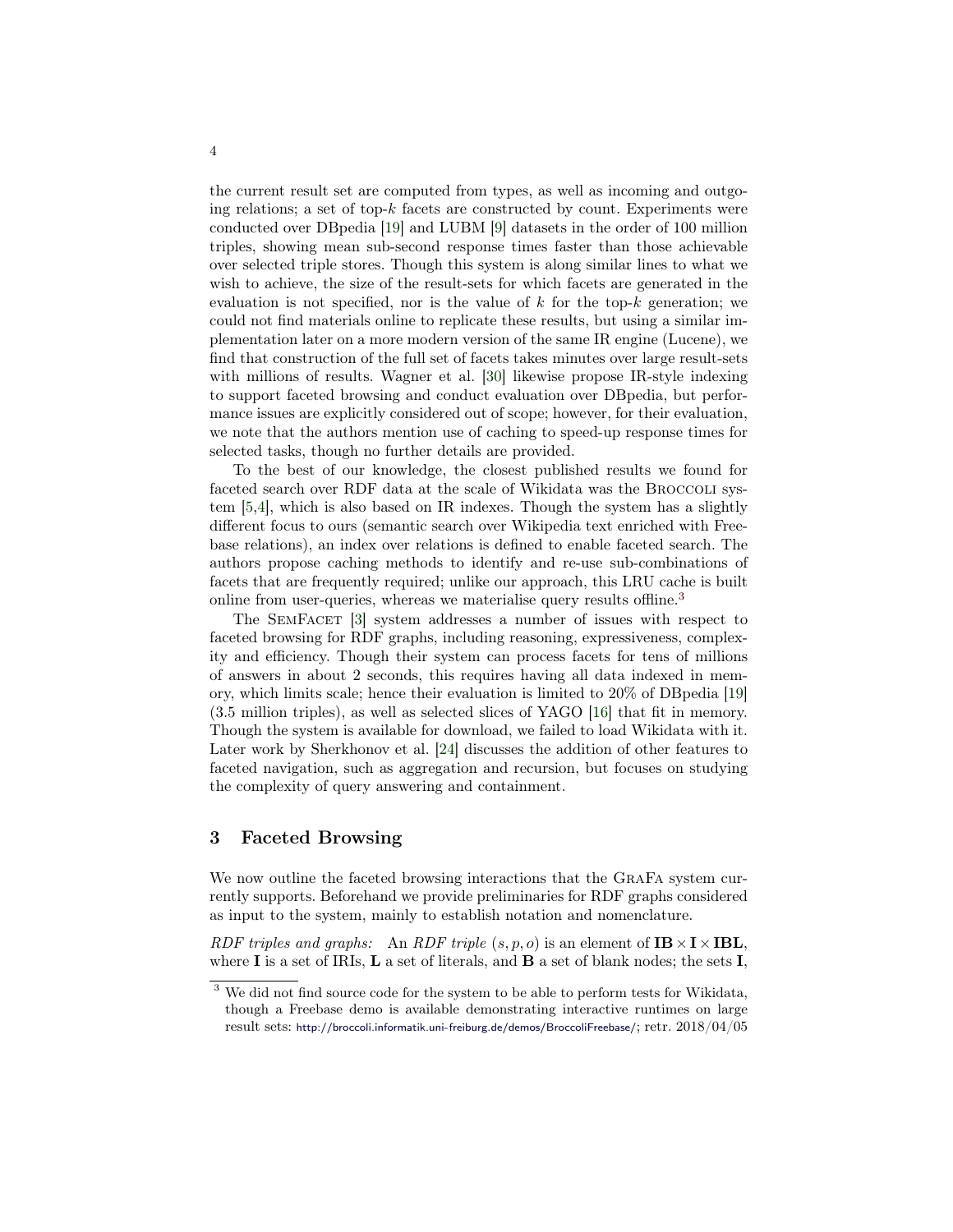L and B are considered pairwise disjoint. The positions of the triple are called subject, predicate, and object, respectively. An RDF graph  $G$  is a set of triples. Letting  $\pi_s(G) = \{s \mid \exists p, o : (s, p, o) \in G\}$  project the ("flat") set of all subjects of G, and letting  $\pi_P(G)$  and  $\pi_Q(G)$  likewise project the set of all predicates and objects of G, we call  $\pi_s(G) \cup \pi_o(G)$  the nodes of G,  $\pi_s(G) \cap \mathbf{I}$  the entities of G, and  $\pi_P(G)$  the set of *properties* of G. Given an entity s and a property p, we call any o such that  $(s, p, o) \in G$  the value of property p for entity s.

Keyword selection: We assume most entities to have values for a label property (e.g., rdfs:label, skos:prefLabel, skos:altLabel) and/or a description property (e.g., rdfs:comment, schema:description); we also assume that the system is configured with a list of such properties. To generate an initial result-set, users can specify a keyword search, returning a set of entities whose label/description values match the search. Notation-wise, we will denote keyword search as a function  $\kappa: 2^G \times \mathbb{S} \to 2^{\pi_s(G)}$ , where S denotes the set of strings (keyword searches). However, to simplify notation, we will consider the input graph as fixed throughout this paper. Hence we abbreviate the function as  $\kappa : \mathbb{S} \to 2^{\pi_s(G)}$ , taking a string and returning a set of entities according to a keyword-matching function (we discuss implementation of the function in Section [4\)](#page-5-0).

Type selection: To generate an initial set of results, rather than use the keyword search function, a user may prefer to select entities of a given type (e.g., human, movie, etc.). We define a type (aka. class) to be any value of a type property (e.g., rdf:type, wdt:P31<sub>[instance of]</sub>) for any entity; we assume that a fixed set of type properties  $P_T$  are preconfigured in the system. We then denote the set of types in a graph G as  $T(G) := \{o \mid \exists s, p : (s, p, o) \in G \text{ and } p \in P_T\}$ . We denote type selection as  $\tau: T(G) \to 2^{\pi_s(G)}$ , where  $\tau(t) := \{ s \mid \exists p \in P_T \text{ such that } (s, p, t) \in$  $G$ . In summary,  $\tau(t)$  returns the set of all entities with the type  $t \in T(G)$ . Note that we do not currently consider type/class hierarchies.

Facet selection: Given a current set of results, a user may select a facet to further restrict the presented results. Such a facet is here defined to be a property– value pair – e.g.,  $(director, Kurosawa)$  – that each entity in the next result set must have. More formally, given a current result set of entities  $E \subseteq \pi_s(G)$ , we denote by  $E(G) := \{(s, p, o) \in G \mid s \in E\}$  the projection from G of all triples with a subject term in  $E$ . Now we can define the facet selection function  $\zeta: 2^{\pi_s(G)} \times \pi_P(G) \times \pi_{\mathcal{O}}(G) \to 2^{\pi_s(G)}$  where  $\zeta(E, p, o) := \{s \mid (s, p, o) \in E(G)\}.$ 

Faceted navigation: We call a sequence of selections of either of the following forms a faceted navigation, initiated by keyword or type selection, respectively:

$$
- \zeta(\zeta(...(\zeta(\kappa(q),p_1,o_1)...,p_{n-1},o_{n-1}),p_n,o_n)) - \zeta(\zeta(...(\zeta(\tau(t),p_1,o_1)...,p_{n-1},o_{n-1}),p_n,o_n))
$$

We remark that the  $\zeta$  function is *commutative*: we can apply the facet selections in any order and receive the same result. Hence, with some abuse of notation, we can unnest and thus more clearly represent the above navigation sequences as a conjunction of criteria, where we use [·] to represent optional criteria:

- $\kappa(q) \left[ \wedge \zeta(p_1, o_1) \wedge ... \wedge \zeta(p_n, o_n) \right]$
- $\tau(t) \left[ \wedge \zeta(p_1, o_1) \wedge ... \wedge \zeta(p_n, o_n) \right]$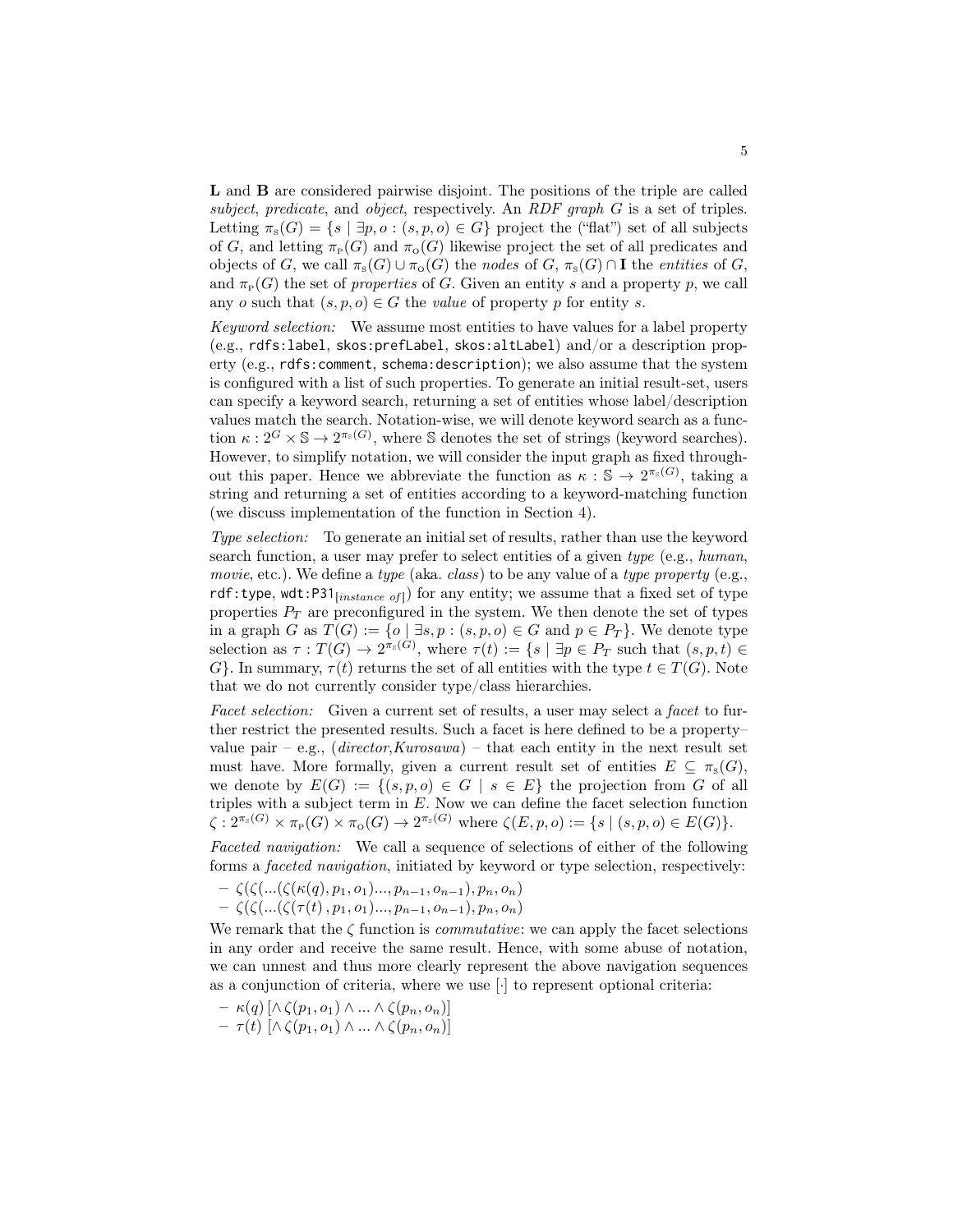Type and facet interactions: The type selection and facet selection interactions take as input a type t and a facet  $(p, o)$  respectively. However, the users may not know the corresponding identifier, hence GraFa will offer auto-completion search on the labels and aliases of types and the values of facet properties. For example, a user typing al\* into the auto-completion box for type selection will receive suggestions such as album, alphabet, military alliance, etc.

Result display: For each result we display its label, description, and an associated image if available (again we assume that image properties are preconfigured). We further assume that entity identifiers are dereferenceable IRIs, which we can use to offer a link to further information about the entity from the source dataset. We also present the available facets for the current results.

Ranking: We combine three forms of ranking: frequency, relevance and centrality. Frequency indicates the number of results generated by a particular selection. Relevance is particular to keyword-search and uses a TF–IDF style measure to indicate how well a given entity's label(s) and description(s) match a keyword. Centrality measures the importance of a node in the graph, where we use PageRank: we consider each triple  $(s, p, o) \in G \cap (\mathbf{I} \times \mathbf{I} \times \mathbf{I})$  in the graph to be a directed edge  $s \to o$  and then apply a standard PageRank algorithm to derive ranks for all nodes. Thereafter, we use these measures in the following way:

- Entities in result pages generated directly from a keyword selection are ranked according to a combination of TF–IDF and PageRank score.
- Entities in result pages generated directly from a type or facet selection are ranked purely according to PageRank score.
- Types suggested by auto-completion are ranked according to PageRank.<sup>[4](#page-5-1)</sup> The count of entities in each type are also displayed.
- Properties displayed in the list of facets are ordered by frequency: the number of entities in the current results with some value for that property.
- Auto-completed facet values are ordered by PageRank.

Multilingual support: Where language-tagged labels and descriptions are provided for entities in multiple languages (e.g., "Denmark"@en, "Dinamarca"@es), GraFa can support multiple languages: the user can first select the desired language where search matches text from that language and where labels from that language are used to generate results views. The current online demo of GraFa supports English and Spanish; language can be switched at any time.

# <span id="page-5-0"></span>4 Indexing Scheme

The GraFa system is implemented on top of standard IR-style inverted indexes. More specifically, we base our indexing scheme on Apache Lucene (Core): a popular open source library offering various IR-style indexes, measures, etc.

6

<span id="page-5-1"></span><sup>4</sup> We originally implemented type ranks per frequency (number of results generated), but noted that certain popular types featured undesirably low in this ordering; for example, the type country has 207 entities, whereas third-level administrative country subdivision has 3792 entities. Hence we changed this ranking to consider PageRank.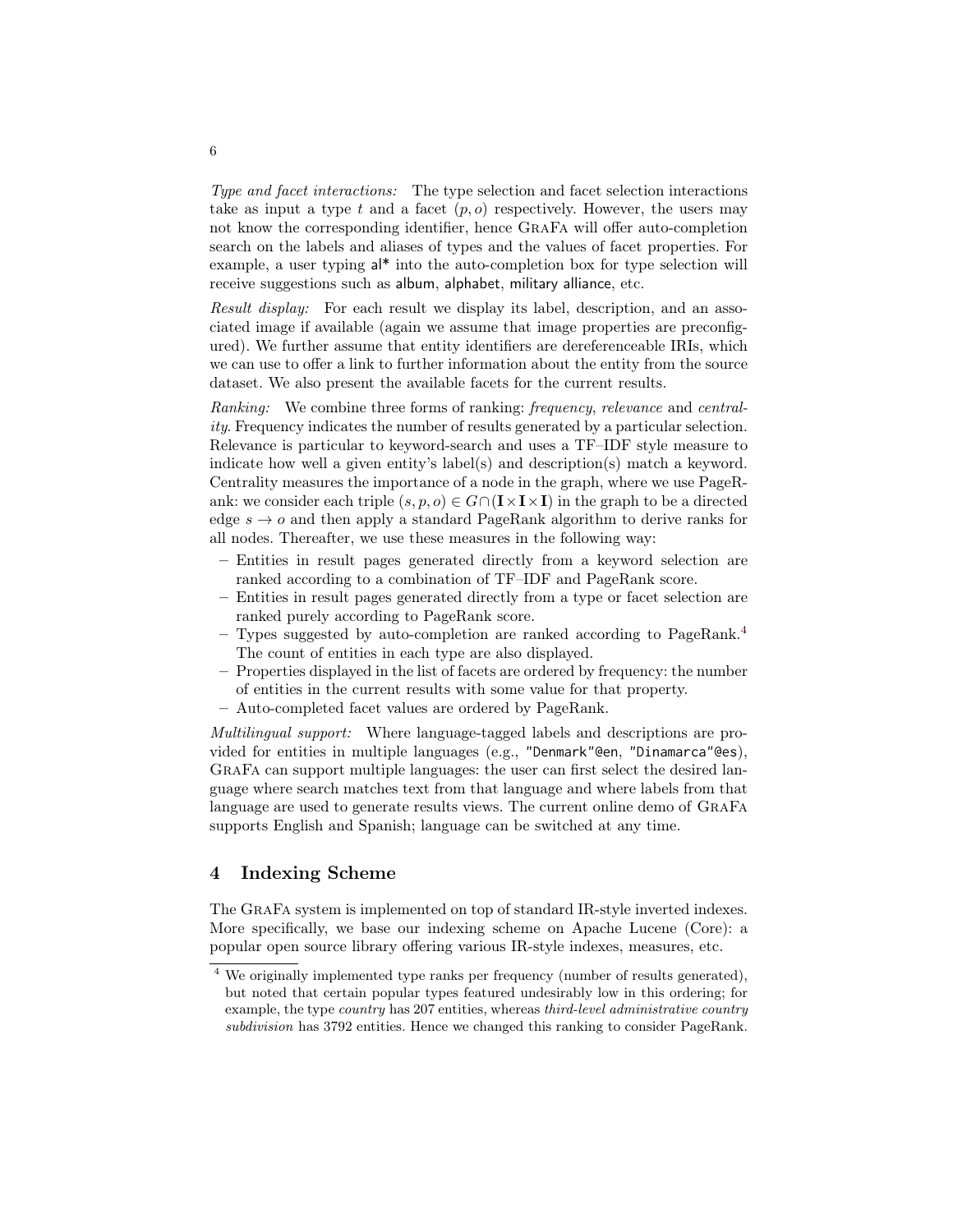```
SELECT ?p (COUNT(DISTINCT ?s) AS ?c)
WHERE {
?s wdt:P31 wd:05. # human
?s wdt:P21 wd:06581097. # male
?s ?p ?o .
}
GROUP BY ?p
                                     SELECT ?o (COUNT(?s) AS ?c)
                                     WHERE {
                                      ?s wdt:P31 wd:05. # human
                                      ?s wdt:P21 wd:Q6581097. # male
                                      ?s wdt:P106 ?o . # occup
                                     }
                                     GROUP BY ?o
```
Fig. 1: Example SPARQL queries to compute facet properties and values over Wikidata; the left query would generate the facet properties and their frequencies for current results representing male humans; the right query would generate the facet values and their frequencies if the property occupation were then selected

Why not SPARQL? The first reason relates to the features supported, where GraFa requires keyword search, prefix search (for auto-completion), and ranking primitives; though SPARQL vendors often provide keyword search functionality, these are non-standard and cannot be easily configured; additionally ranking measures based on, for example, PageRank would need to be implemented by reordering (not top-k). Furthermore, to generate, rank and display facet properties and values, our index needs to be able to cope with aggregate queries such as shown in Figure [1;](#page-6-0) on the Wikidata Query Service running BlazeGraph, the left query times out, while the right query takes in the order of 37 seconds. In a locally built index on the same version of Wikidata that we use in our evaluation, VIRTUOSO requires 4 minutes for the left query and 16 seconds for the right query. Hence we build custom indexes on top of Lucene, offering us the required features such as keyword search, prefix search, ranking, etc.

Indexing schemes: We base our search on two (initial) inverted indexes:

- The entity index stores an entry (doc.) for each entity. Each entry stores fields to search entities by IRI, labels, description, type IRIs, property IRIs, and property–value pairs. The PageRank value of each entity is also stored.
- $-$  The type index stores an entry for each type. Each entry stores fields to search types by IRI and labels. The PageRank value of each type is also stored along with its frequency.

Note that types are also entities, and thus types will be included in both indexes. We use a separate types index to quickly find types according to an auto-complete prefix string; furthermore, the types index additionally contains the frequency of (number of entities associated with) a type. We highlight that properties are described by the entity index and are associated with labels, descriptions and defining properties (e.g.,  $sub-property-of$ ), etc.

Query processing: For each type of interaction, we perform the following:

- Keyword selection  $(\kappa(q))$ : we perform a keyword search on the labels and descriptions fields of the entity index.
- Type selection  $(\tau(t))$ :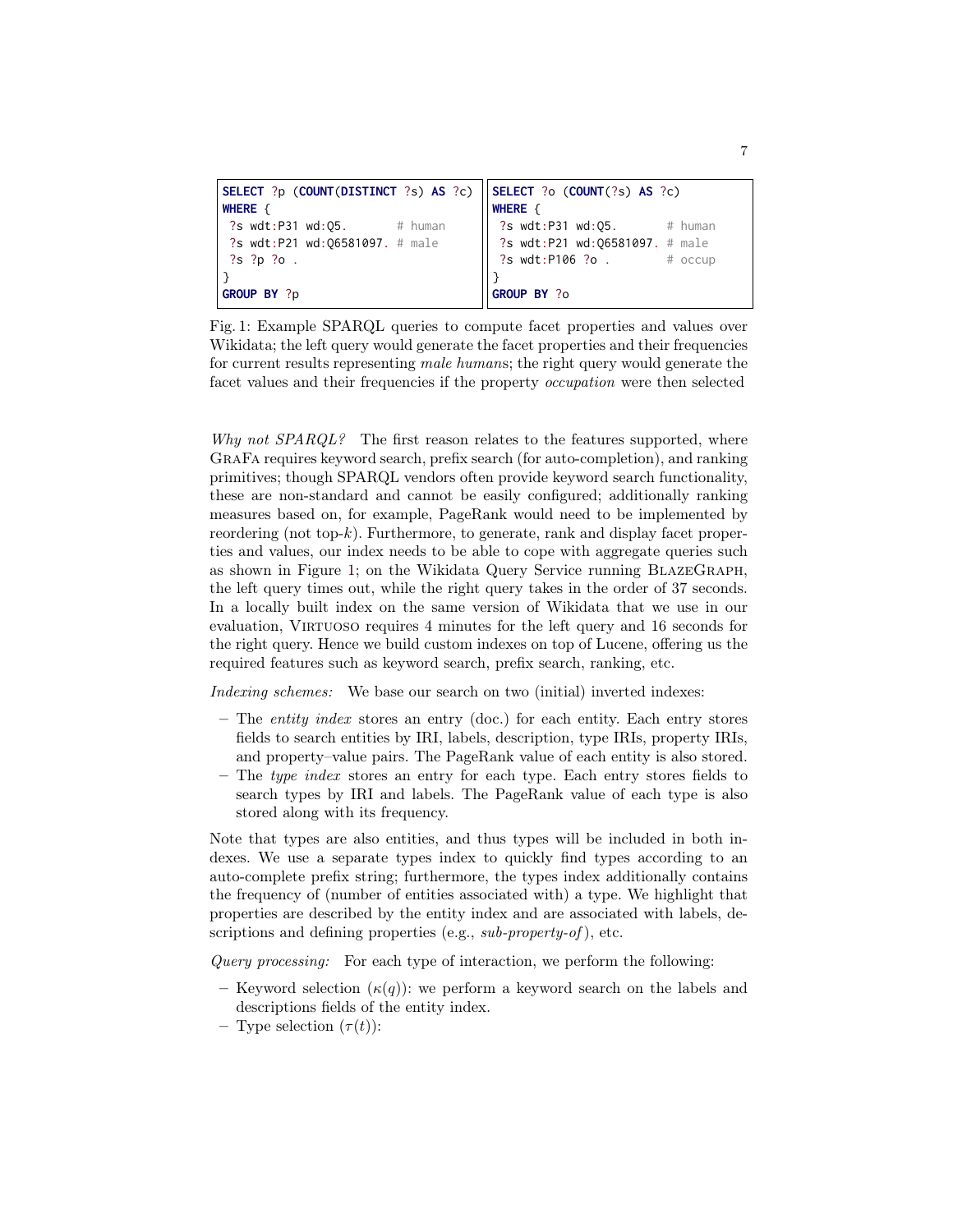- $\bullet\,$  Given a user-specified prefix (e.g., "al\*") generated by an auto-complete request, we perform a prefix search on label field of the type index and return a list of labels, frequencies and IRIs for matching types.
- Given a type IRI  $t$  selected by the user from the previous auto-complete options, we perform a lookup on the type field of the entity index.
- Facet generation/selection ( $\phi \wedge \zeta(p, o)$ , where  $\phi$  generates current results E):
	- For the current result set  $E$ , we must generate all possible facet properties: their IRIs, labels and frequency with respect to E. We thus iterate over E and generate the required information from the property field.
	- Once a  $p$  is selected, we must generate all possible facet values: their IRIs, labels, frequency and PageRanks. Let  $\epsilon(p)$  denote a query to find all entities with some value for property  $p$  executed over the *property* field of the entity index. We thus generate and execute the conjunctive query  $\phi \wedge \epsilon(p)$  to find all entities in E with property p, and from these results we generate the list of all pertinent values.
	- Once a  $(p, o)$  is selected, we execute the conjunctive query  $\phi \wedge \zeta(p, o)$ .

To generate the results for any page (for keyword, type or facet selection), the first step of facet generation must be applied to generate the next possible steps.

Performance: Lucene implements efficient intersection algorithms to apply conjunctions. Hence performance issues rather occur when large sets of results are present and the facet selection must find (only) the properties present in E and their frequency with respect to E. For example, given a query  $\tau(human)$  in Wikidata, the above process would require scanning 3.6 million results and computing the frequencies of 358 properties. Next, when a property is selected to restrict  $E$  with, we may still have to scan many results to compute the available values for  $p$  in the set  $E$  (and their frequencies). For example, when we execute  $\tau(human) \wedge \epsilon(occupation)$ , we would now need to scan 3.3 million results to find the values of occupation. Hence the challenge for performance is not due to the difficulty of query processing, but rather the amount of results generated. Under initial experiments with the above indexing scheme, generating the facet properties for type human took 135 seconds; furthermore, such queries are very common as an entry point onto the data. Hence we require optimisations.

# <span id="page-7-0"></span>5 Materialisation Strategy

To address the aforementioned performance issues, we propose a selective materialisation strategy. This strategy enumerates, off-line, all queries of the form  $\tau(t)[\wedge \zeta(p_1, o_1) \wedge ... \wedge \zeta(p_n, o_n)]$  that generate greater than or equal to a given threshold  $\alpha$  of results. More specifically, the goal is to identify all queries generating a high number ( $>\alpha$ ) of results, such as  $\tau(human)$ , or  $\tau(human)$  $\zeta(gender, male),$  or  $\tau(human) \wedge \zeta(gender, male) \wedge \zeta(country, U.S.),$  etc.; the facet properties and values for these queries can then be materialised and indexed.

8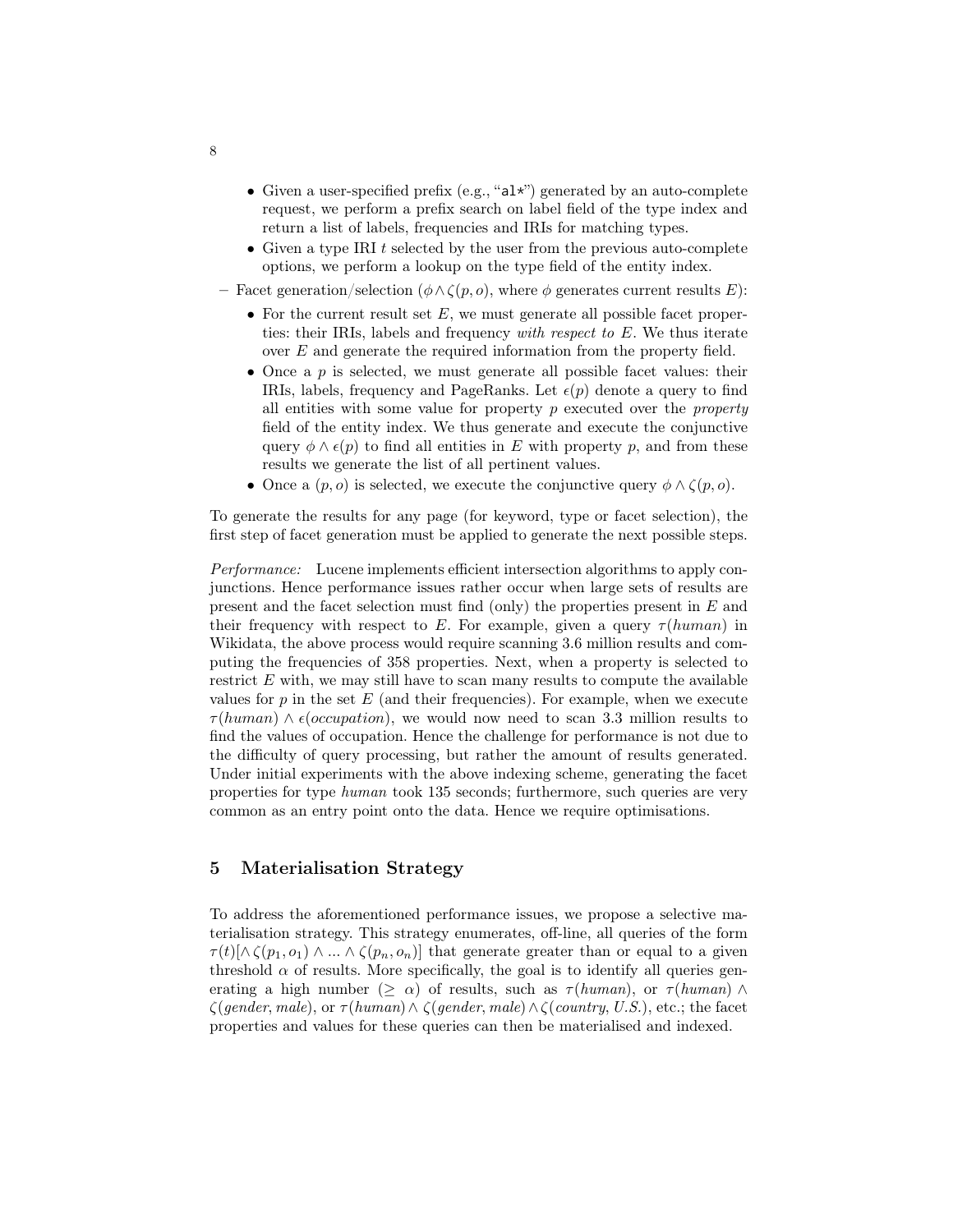Choice of threshold: When selecting  $\alpha$ , we are faced with a classical time–space trade-off: we should select a value for  $\alpha$  such that queries generating fewer than  $\alpha$  results can be processed efficiently using the base indexes, while there are as few as possible queries generating  $\alpha$  results to avoid exploding the index. The underlying hypothesis here is that such a value of  $\alpha$  exists, which is non-trivial and requires empirical validation (as we will provide in Section [6\)](#page-9-0). We say that this is non-trivial since a relatively low value of  $\alpha$  can generate a huge number of queries: let  $\pi_{\text{po}}(G) = \{(p, o) \mid \exists s : (s, p, o) \in G\}$  project the property–value facet pairs from G and let  $\pi_{\text{Po}}^*(G)$  denote  $\pi_{\text{Po}}(G)$  but removing pairs  $(p, o)$  where p is a type property. Recall that we denote by  $T(G)$  the types of G. For  $\alpha = 0$ , we would have  $|T(G)| \times 2^{|\pi^*_{\text{po}}(G)|}$  possible queries to contend with containing every combination of type with the powerset of  $\pi_{\text{po}}^*(G)$ . For  $\alpha = 1$ , we could still have the same number (if, e.g., G contains a single subject). More generally:

**Lemma 1.** Let  $\alpha \geq 1$ . Given an RDF graph G with m triples, the total number of queries of the form  $\tau(t)[\wedge \zeta(p_1, o_1) \wedge ... \wedge \zeta(p_n, o_n)]$  generating more than  $\alpha$ results is bounded by the interval  $[0, 2^{\lfloor \frac{m}{\alpha} \rfloor} - 1]$ .

*Proof.* If  $|\pi_s(G)| < \alpha$ , then no query can generate more than  $\alpha$  results, giving the lower bound. Towards the upper-bound, let  $\pi_{\text{po}}^{\alpha}(G)$  denote the property-value pairs with more than  $\alpha$  subjects and let  $\Pi^{\alpha}_{\text{po}}(G) \subseteq 2^{\pi^{\alpha}_{\text{po}}(G)}$  denote all sets of such pairs that cooccur on more than  $\alpha$  subjects; these are the queries we need to materialise. We now construct a worst-case G that maximises the value  $|I_{\text{po}}^{\alpha}(G)|$ with a budget of  $m$  triples. To do this, for each subject in  $G$ , we will assign the same set of (pairwise distinct) property-value pairs  $\{(\mathsf{p}_1,\mathsf{o}_1),...,\allowbreak(\mathsf{p}_k,\mathsf{o}_k)\}\$ . In this case,  $|I_{\rm po}^{\alpha}(G)|=2^k$ , representing the powerset of the k property-value pairs. We then need to maximise k; given the inequality  $k|\pi_{s}(G)| \leq m$  for m the budget of triples, we thus need to minimise the number of subjects  $|\pi_{s}(G)|$ . But we know that  $|\pi_{s}(G)| \geq \alpha$ , otherwise no queries return more than  $\alpha$  results; hence we should set  $|\pi_s(G)| = \alpha$ , which gives us  $k = \lfloor \frac{m}{\alpha} \rfloor$  and  $|\Pi_{\text{PO}}^{\alpha}(G)| = 2^{\lfloor \frac{m}{\alpha} \rfloor}$ . With respect to types, note that we can consider this as any other facet by, e.g., setting p1 to a type property; the only modification required is to not consider the empty set in  $\overline{H_{\rm PO}^{\alpha}}(G)$ , which leads us to the upper bound  $2^{\lfloor \frac{m}{\alpha}\rfloor} - 1$ .

Algorithm: We outline the algorithm to compute the queries generating more than  $\alpha$  results. Note that for brevity, we will consider type as a facet. Let  $\sigma_{s=x}(G) := \{(s,p,o) \in G \mid x = s\}$  select the triples in G whose subject is x. In order to compute  $\Pi_{\text{PO}}^{\alpha}(G)$  representing the set of all queries with at least  $\alpha$ results, a naive algorithm would be to compute from each subject  $x$  the powerset of all its property–value pairs  $2^{\pi_{p_0}(\sigma_{s=x}(G))}$  containing at least one type property and then count these sets over all subjects, outputting those with a count of at least  $\alpha$ . However, in a dataset such as Wikidata, some subjects have hundreds of property–value pairs, where the powerset for such a subject would be clearly unfeasible to materialise. Instead, we optimise for the fact that a property–value pair with fewer than  $\alpha$  subjects can never appear in a conjunctive query with more than  $\alpha$  subjects: we compute a restricted powerset  $2^{\pi_{\text{PO}}(\sigma_{\text{S}=x}(G)) \cap \pi_{\text{PO}}^{\alpha}(\check{G})}$  that only considers individual  $(p, o)$  pairs on each subject x with at least  $\alpha$  subjects in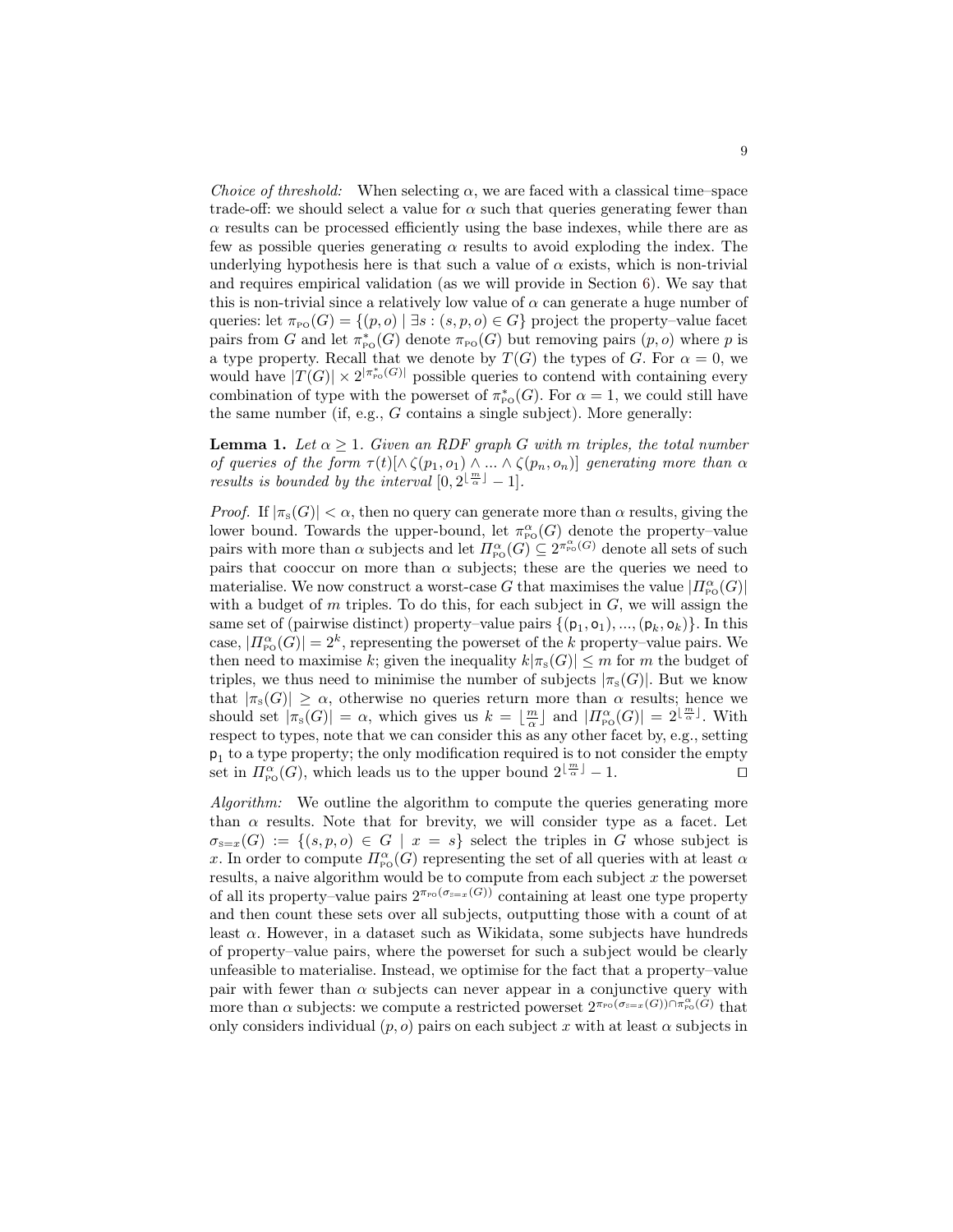G. Thereafter, we can then count the number of subjects for each query and add those with more than  $\alpha$  subjects to  $\Pi_{\text{po}}^{\alpha}(G)$ . The number of queries generated is still, of course, potentially exponential, and hence it will be important to select a relative high value of  $\alpha$  to minimise the set  $\pi_{\text{po}}^{\alpha}(G)$ , and thus the exponent.

*Indexing:* For each query in  $\Pi_{\text{po}}^{\alpha}(G)$  computed in the previous stage, we compute its result set offline, and from that set, we compute the set of facet properties, their frequencies, and the sets of their values. Thus we have precomputed the information needed to generate the results page of each such query (with an index lookup), and to facilitate explorations of the facets on that page.

Keyword selections: Note that for  $\kappa(q)$ , given that the number of possible keyword queries  $q$  is not bounded, our materialisation approach is not applicable, where we rather simply restrict  $\kappa(q)$  to return the top- $\alpha$  results.

# <span id="page-9-0"></span>6 Performance Evaluation

We now discuss the performance of indexing, materialisation and querying.

Data and Machine: We take the "truthy" dump of Wikidata from 2017/09/13, containing 1.77 billion triples and 74.1 million entities. However, given that we do not consider datatype values, nor labels and descriptions in other languages, the number of Wikidata triples used by GRAFA is 195 million (120 million  $(p, o)$ ) pairs; 75 million labels and descriptions in English and Spanish). The machine used for all experiments has  $2 \times$  Intel Xeon 4-Core E5-2609 V3 CPUs ( $@1.9\text{GHz}$ ),  $32GB$  of RAM, and  $2\times$  2TB Seagate 7200 RPM 32MB Cache SATA hard-disks (RAID-1). The code used is available online: <https://github.com/joseignm/GraFa/>.

Threshold selection: The selection of the threshold  $\alpha$  must find a balance: too high and queries just under the threshold will take too long to run; too low and the number of queries to materialise will explode exponentially. We choose three seconds as a reasonable worst-case response time, which from initial experiments suggested a value of  $\alpha = 50,000$ . To verify that this would not require materialising too many queries, we counted the subjects associated with each  $(p, o) \in \pi_{\text{Po}}(G)$  and found that  $\frac{149}{10,348,199} \approx 0.001\%$  of  $(p, o)$  pairs were associated with more than 50,000 subjects. Ultimately we materialise 141 queries.

Indexing times: In Table [1,](#page-10-0) we provide the details of all indexing times. The initial PageRank computation takes 04:30 (hh:mm) and creating the base indexes requires 06:52. Computing the set  $\Pi_{\text{po}}^{\alpha}(G)$  for  $\alpha = 50,000$  took 04:16, while building an index of the properties and their frequency for each such query took 01:13. The most expensive step in the process is materialising the values of such properties, which took 107:18 (4.5 days), where, for each query, we need to build a list of all values for each property. This index of values contains 16,048 query– property keys in total (one for each facet property of a materialised query). An important question is then: is an index on values necessary or could it be optimised? Without indexing values, if a user selects a property on a materialised query with lots of results, where the majority of results have some value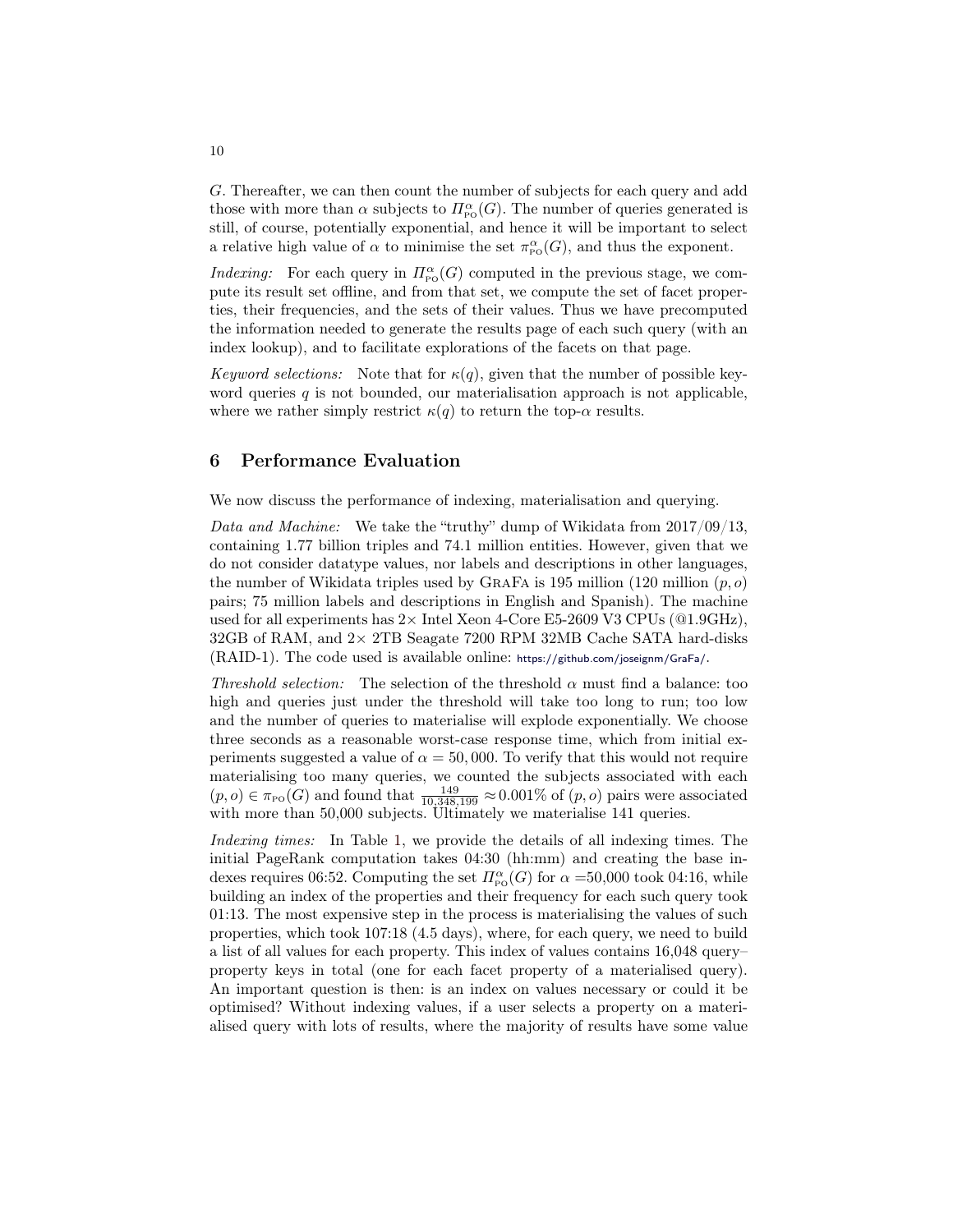Table 1: Times of all index-creation steps

<span id="page-10-0"></span>

| <b>Process</b>                     |         | Time (s) Time (hh:mm) |
|------------------------------------|---------|-----------------------|
| Computing PageRank                 | 15,595  | 004:20                |
| Creating base indexes              | 24,756  | 006:52                |
| Identifying queries to materialise | 15,382  | 004:16                |
| Indexing properties                | 4,356   | 001:13                |
| Indexing values                    | 386,304 | 107:18                |

for that property, we may still require scanning all the results to generate the value list. For example, if the query is  $\tau$ (:Human) (3.6 million results) and the user selects  $\epsilon$  (: occupation) (3.3 million results), without an index for values, all people with some occupation must be scanned to generate all possible values for that property, which would again take minutes. However, some compromise may be possible to reduce this indexing time; one idea is to not materialise values for properties with a low frequency, where of the 358 properties associated with :Human for example, only 31 have more than  $\alpha$  results; another idea is to index values for properties independent of the current query, thus potentially suggesting values that may lead to empty results (e.g., on a query for human males, suggesting first lady for occupation). For now, we simply accept the longer indexing time. On disk, the base index takes up 6GB of space, the properties index requires 5MB, while the values index requires 1GB.

Query performance testing: To test online query performance over these indexes, we created sequential queries simulating user sessions. Each session starts with  $\tau(\text{person})$ , which offers a lot of results and facet properties; from this initial interaction, the index returns the top 50 ranked results and facet properties for all results. The session then randomly selects a property from the top 20 ordered by frequency  $(\epsilon(p))$ ;<sup>[5](#page-10-1)</sup> the system must then respond with the list of values for that property on the full result set. The session continues by selecting a random value  $(\zeta(p, o))$ ; the system then generates the next results set and list of facet properties for that result set. This process is iterated until there is only one result or there is no further interaction possible, at which point the session terminates.

Query performance results: One thousand such sessions were executed. Figure [2](#page-11-1) presents the response times for generating results pages with facet properties  $(\tau \text{ and } \zeta \text{ queries})$ , while Figure [3](#page-11-1) presents the response times for selecting the values for a property ( $\epsilon$  queries). These figures show times in milliseconds plotted against the number of results generated (entities or values, resp.); note that the  $x$ -axis of Figure [2](#page-11-1) is presented in log-scale and the dashed vertical line indicates the selected value for the  $\alpha$ -threshold. In the worst case, a query interaction takes approximately 3 seconds (for queries just below  $\alpha$ ), while value selection is possible in all cases under 500 ms. To the right of the  $\alpha$  line, we see that

<span id="page-10-1"></span><sup>&</sup>lt;sup>5</sup> We thus avoid the majority of facet properties with few results, selecting from those with the most results (and thus those more prominently displayed to users).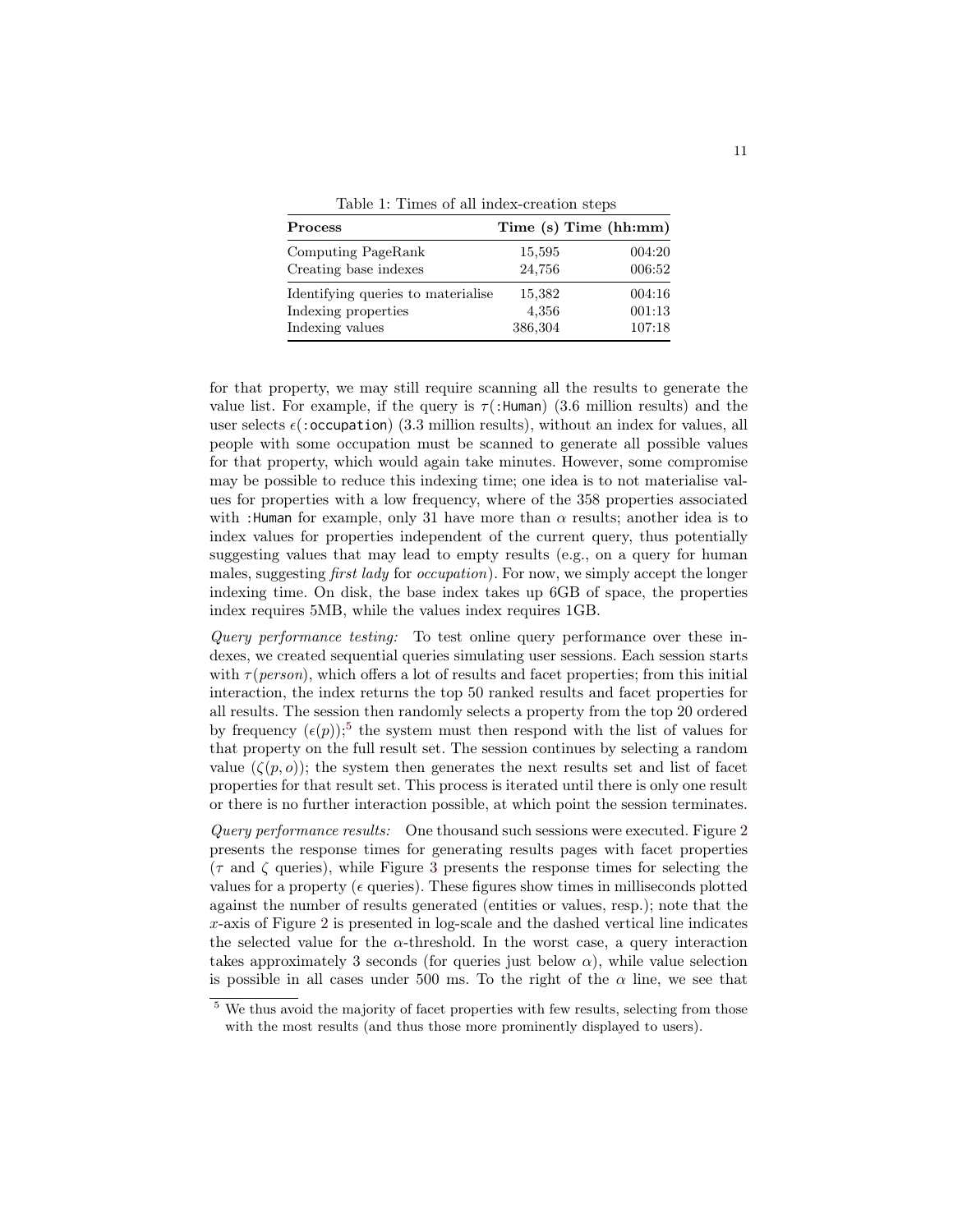<span id="page-11-1"></span>

materialised queries can be executed in under a second despite large result sizes; without materialisation, these queries took upwards of 2 minutes to process.

Data: Please note that we make evaluation data, queries, etc., available at <https://github.com/joseignm/GraFa/tree/master/misc>.

# <span id="page-11-0"></span>7 User Evaluation

While the previous section establishes performance results for indexing, materialisation and querying, we now present an initial usability study of the GraFa system. For this, we implemented a prototype of a user interface as a Java servlet with Javascript enabling interactive client-side features, such as auto-completion. A demo (for Wikidata) is available at <http://grafa.dcc.uchile.cl>.

User study design: We chose a task-driven user study where we give participants ten questions in natural language; for this, we selected the questions and question text from the example queries provided for the Wikidata Query Service (selecting examples answerable as faceted navigations).<sup>[6](#page-11-2)</sup> We list the question text provided to the user and the expected queries they should generate in Table [2;](#page-12-0) these reflect the SPARQL query and its description in the source.

User study baseline: In order to establish a baseline for the tasks, we selected the Wikidata Query Helper (WQH) provided on the official Wikidata SPARQL Endpoint<sup>[7](#page-11-3)</sup>; this interface first provides auto-completion on the labels of values and automatically proposes an associated property. For example, a user typing "mal" may be suggested *male organism*, *male*, etc.; upon selecting the latter, the property sex or gender is automatically selected, though it can be changed through another auto-completion dialogue. The user can add several property–value pairs in this manner. Suggestions generated through autocompletion are not restricted in a manner that assures non-empty results.

<span id="page-11-2"></span> $^6$  https://wikidata.org/wiki/Wikidata:SPARQL query service/queries/examples;  $\mathrm{retr.}~2018/04/05.$ 

<span id="page-11-3"></span> $^7$  <https://query.wikidata.org/>;  ${\rm retro}$ :  $2018/04/05$ .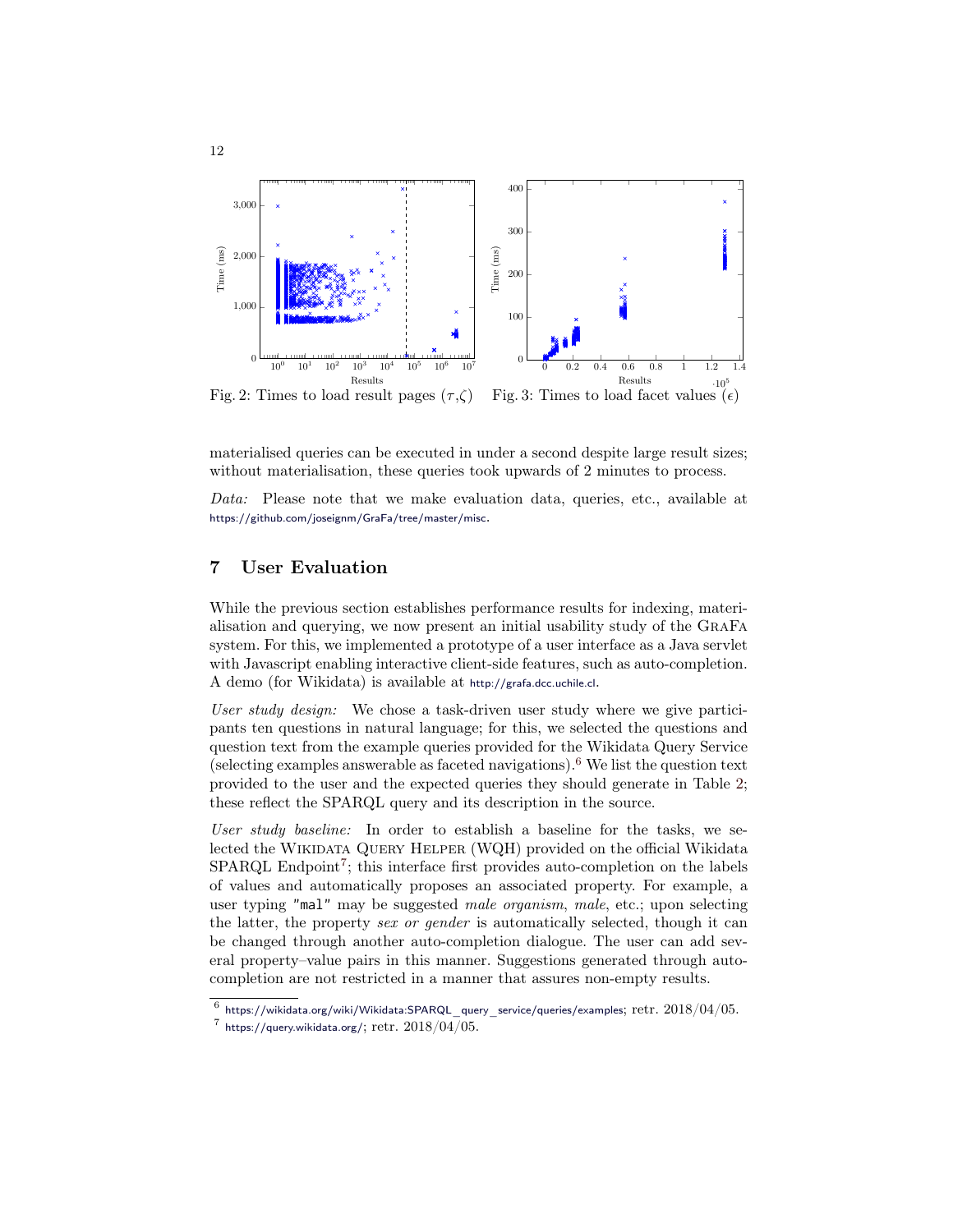<span id="page-12-0"></span>Table 2: User study tasks, with question text and expected query to be generated

| <b>Question Text</b>                        | <b>Expected Query</b>                                                                         |
|---------------------------------------------|-----------------------------------------------------------------------------------------------|
| "Plavs"                                     | $\tau(\text{plays})$                                                                          |
| "Lakes in Cameroon"                         | $\tau(lake) \wedge \zeta$ (country, Cameroon)                                                 |
| "Lighthouses in Norway"                     | $\tau(lighthouse) \wedge \zeta( country, Norway)$                                             |
| "Popes"                                     | $\tau(human) \wedge \zeta(position \ held, Pope)$                                             |
| "Women born in Wales"                       | $\tau(human) \wedge \zeta(gender, female) \wedge \zeta(place-of-birth, Wales)$                |
| "Papers about Wikidata"                     | $\tau(\text{scientific article}) \wedge \zeta(\text{main subject}, \text{Wikidata})$          |
| "Law & Order episodes"                      | $\tau(TV \text{ series episode}) \wedge \zeta(\text{series, Law } \mathcal{B} \text{ Order})$ |
| "Fictional characters from Marvel Universe" | $\tau(fictional \ character) \wedge \zeta(from \ fictional \ universe, Marvel \ Universe)$    |
| "People dying by burning"                   | $\tau(human) \wedge \zeta(manner of death, death by burning)$                                 |
| "Mosquito species"                          | $\tau(taxon) \wedge \zeta(parent-taxon, Culicidae) \wedge \zeta(taxon-rank, species)$         |

Participants and instructions: We attained 11 volunteers (students of a Semantic Web course) for a study. Given the question text, we asked the volunteers to use either GraFa or WQH (switching on every second question) to find the results and submit the URL, or click skip if they felt unable to find the results; the next task would then be loaded. Half of the participants began with GraFa and the other half with WQH. They were not instructed on how to use either of the two systems. Afterwards they responded to a brief questionnaire.

User task results: We collected results for 55 tasks per system  $(\frac{10\times11}{2})$ . Of these,  $\frac{23}{55} \approx 42\%$  were solved correctly in GRAFA, while  $\frac{37}{55} \approx 67\%$  were solved correctly in WQH. This was unambiguously a negative result for GraFa. Investigating the errors further, for GraFa (32 errors), 10 involved users typing questions directly into the keyword-query text field rather than using type selection as intended; 3 involved selecting incorrect types/facets/values; 19 responses were skipped/left blank/invalid. On the other hand, for WQH (18 errors), 11 responses selected incorrect types/facets/values, while 7 were left blank. Through this study we found a variety of interface issues that we subsequently fixed. We additionally realised that users had a difficult time starting with a type selection; an example is "Popes" where users typed "pope" into the GraFa type selection (rather than "human" or "person"); on the other hand, in WQH, typing "pope" in the value selection suggested the value Pope and, upon selection, the correct property position held. On the other hand, in WQH, users sometimes selected the incorrect property, where for a query such as Women born in Wales, neither the value woman nor Wales, when selected, suggests the correct property.

User questionnaire: After the task, we asked users to answer a brief questionnaire rating the responsiveness and usability of both systems on a Likert 1–7 scale; users rated GRAFA with a mean of  $4.5/7$  for usability and  $4.7/7$  for responsiveness; WQH had an analogous mean rating of 5.5/7 for usability and 6.0/7 for responsiveness. Again in this case WQH scored considerably higher than GraFa. Regarding responsiveness, with subsequent investigation we found that the Javascript libraries for auto-completion were creating lag in the client browser, where we implemented smaller thresholds for suggestions.

Community questionnaire: Based on the results of this user study, we fixed a number of interface issues in the system, blocking on the selection of a type or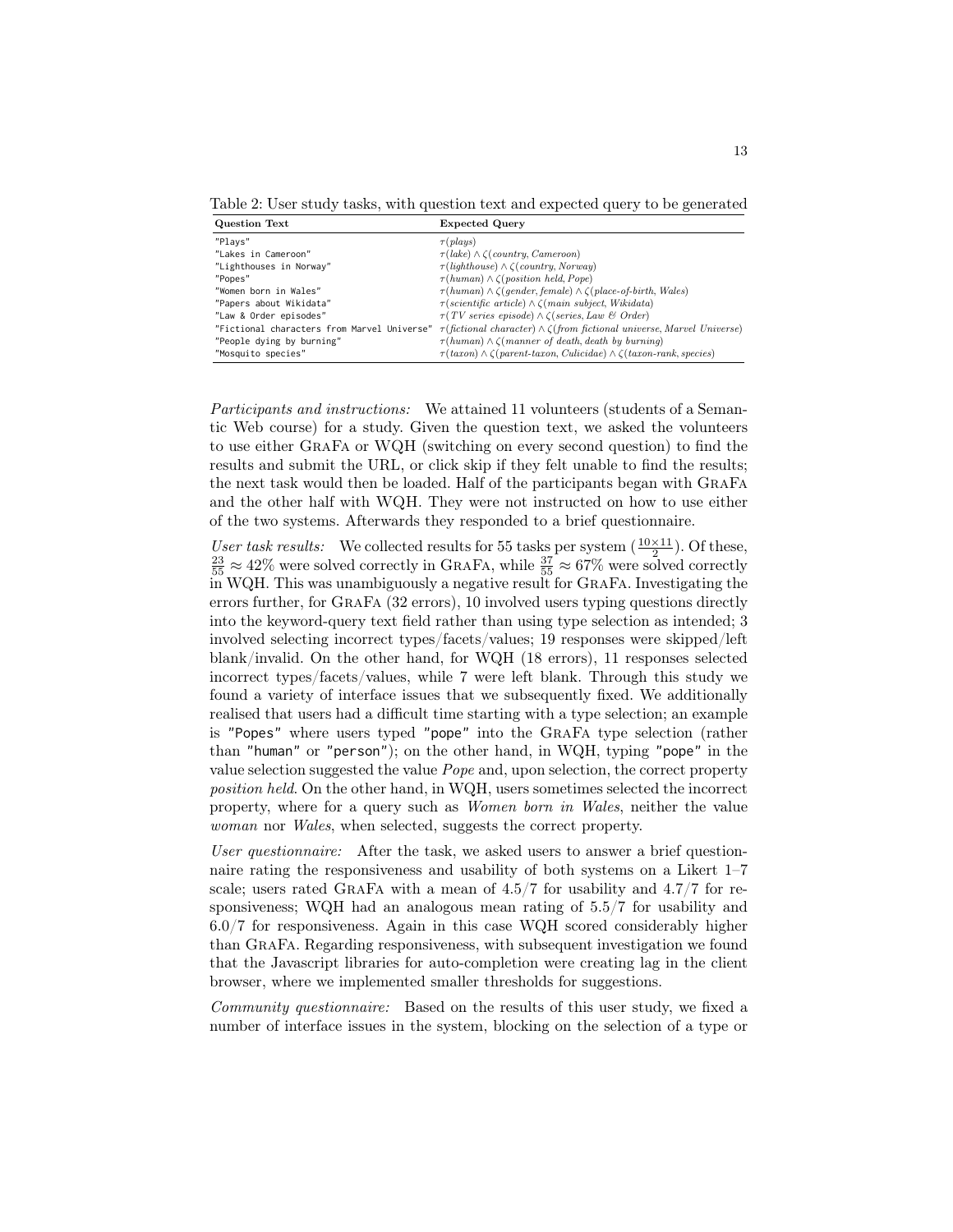<span id="page-13-1"></span>

| Statement                                       |                | $1\quad 2$                      | $\mathbf{3}$   |              |                |               |     | 4 5 6 7 Mean |
|-------------------------------------------------|----------------|---------------------------------|----------------|--------------|----------------|---------------|-----|--------------|
| The system is useful                            |                | $\begin{matrix} 0 \end{matrix}$ | -0             |              | 2 2 4 1        |               |     | 5.4/7        |
| The system offers a novel way to query Wikidata | $\overline{0}$ | $\overline{0}$                  | $\overline{0}$ | 1            |                | 3 4 1         |     | 5.6/7        |
| The system is usable                            |                |                                 | $\mathbf{1}$   |              | 2 2 1 2        |               |     | 4.8/7        |
| Knowledge of Wikidata is not required           |                |                                 | $\mathbf{1}$   |              | 2 3 1          |               |     | 4.6/7        |
| Load-times did not affect interactivity         |                | $\left( \right)$                | 2              | 2            | $\cdot$ 2      | 1 2           |     | 4.9/7        |
| Ranking of results is intuitive                 |                | $\left( \right)$                | -1             | 2            | $\overline{2}$ | 4             | - 0 | 5.0/7        |
| Ranking of facets is intuitive                  |                | $\theta$                        | 3              | $\mathbf{1}$ | $2^{\circ}$    | $\mathcal{D}$ |     | 4.7/7        |

Table 3: Responses to Wikidata community questionnaire

value suggestion, separating type/keyword selection in the interface and so forth. We created a questionnaire that we sent to the Wikidata mailing list asking to try the GraFa system and then answer a set of 12 questions, where we received nine responses. The results of the questionnaire are presented in Table [3,](#page-13-1) where most responses were moderately positive about the system. We further asked if they would use the system in future (YES|MAYBE|NO): 4 said YES, while 5 said maybe. We made some further improvements based on text comments received, such as to add placeholder examples in the text fields for auto-suggestions.

#### <span id="page-13-0"></span>8 Conclusion

Motivated by the goal of providing users with a faceted interface over Wikidata – and the lack of current techniques and tools by which this could be achieved – in this paper, we have presented methods to enable faceted browsing over largescale, diverse RDF graphs. A key contribution is our proposed materialisation strategy, which identifies facet queries that are good candidates for indexing. With this technique, worst-case response times drop from minutes to seconds at the cost of increased indexing time. To the best of our knowledge, GraFa is the only faceted browsing system demonstrated at this level of scale while filtering suggestions that would lead to empty results. With the current system, the faceted browser could be updated for Wikidata on a weekly basis.

On the other hand, the results of our usability experiments were mixed: GraFa was outperformed by the legacy WQH system in our task-driven user study. Some superficial issues were then fixed, such as blocking auto-complete fields until a selection is made. Though the results were more negative than hoped, we also drew more general conclusions, key amongst which is that, in a diverse graph like Wikidata, users unfamiliar with the dataset may struggle to select types, properties and values corresponding to their intent (e.g., is a pope a type or a value?; is fictional character a property or a type?). After some improvements to the system, a questionnaire issued to the Wikidata community generated moderately positive results regarding usefulness, novelty, usability, etc.

There are various directions in which this work could be continued. An important aspect for improvement is usability, where based on the aforementioned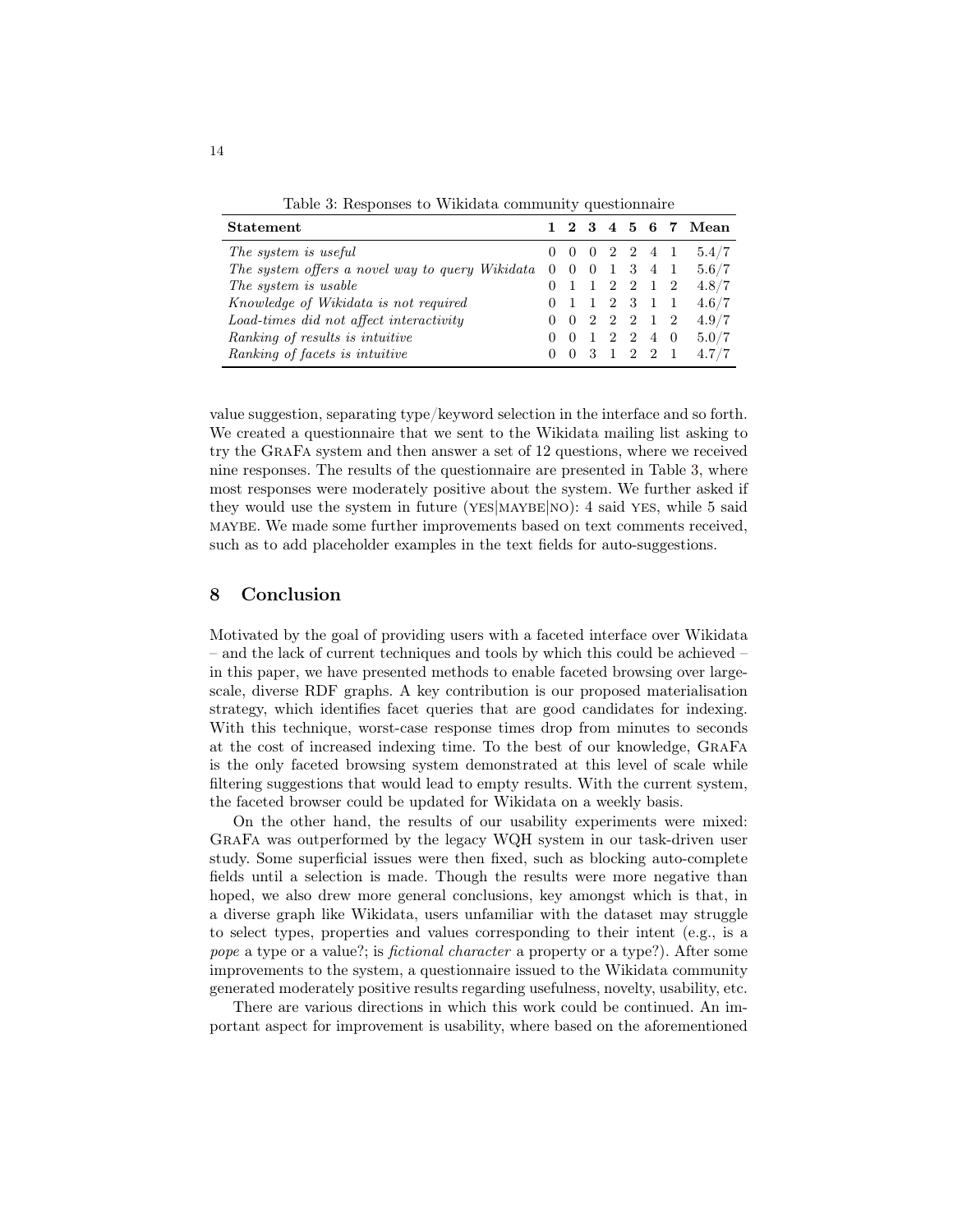user study, we conclude that the system should offer more flexible selections; e.g., to automatically detect that pope is a value, not a type. The system could also be extended to support more expressive queries, such as ranges on datatype values, value selections, inverses, nested facets, and so forth. Other features – such as reasoning – would yield further challenges at the proposed scale. Furthermore, indexing time is currently prohibitive: investigating incremental indexing schemes would be an important practical contribution. Another important next step would be performing evaluations for other RDF datasets.

In conclusion, although there are various avenues for future work in terms of performance, expressiveness and usability, we hope that by enabling faceted browsing over RDF graphs at new levels of scale, GraFa already makes a significant step towards making the Semantic Web more accessible to end users.

Acknowledgements The work was supported by the Millennium Institute for Foundational Research on Data (IMFD) and by Fondecyt Grant No. 1181896.

# References

- <span id="page-14-8"></span>1. Abel, F., Celik, I., Houben, G., Siehndel, P.: Leveraging the Semantics of Tweets for Adaptive Faceted Search on Twitter. In: International Semantic Web Conference (ISWC). pp. 1–17 (2011)
- <span id="page-14-5"></span>2. Araújo, S., Schwabe, D.: Explorator: A tool for exploring RDF data through direct manipulation. In: Workshop on Linked Data on the Web (LDOW) (2009)
- <span id="page-14-13"></span>3. Arenas, M., Grau, B.C., Kharlamov, E., Marciuska, S., Zheleznyakov, D.: Faceted search over RDF-based knowledge graphs. J. Web Sem. 37-38, 55–74 (2016)
- <span id="page-14-12"></span>4. Bast, H., Bäurle, F., Buchhold, B., Haußmann, E.: Easy access to the Freebase dataset. In: International World Wide Web Conference (WWW). pp. 95–98 (2014)
- <span id="page-14-2"></span>5. Bast, H., Buchhold, B.: An index for efficient semantic full-text search. In: Conference on Information and Knowledge Management (CIKM). pp. 369–378 (2013)
- <span id="page-14-6"></span>6. Brunetti, J.M., González, R.G., Auer, S.: From overview to facets and pivoting for interactive exploration of Semantic Web data. IJSWIS 9(1), 1–20 (2013)
- <span id="page-14-1"></span>7. Dadzie, A., Rowe, M.: Approaches to visualising Linked Data: A survey. Semantic Web 2(2), 89–124 (2011)
- <span id="page-14-7"></span>8. Ferré, S.: Expressive and scalable query-based faceted search over SPARQL endpoints. In: International Semantic Web Conference (ISWC). pp. 438–453 (2014)
- <span id="page-14-11"></span>9. Guo, Y., Pan, Z., Heflin, J.: LUBM: A benchmark for OWL knowledge base systems. J. Web Sem. 3(2-3), 158–182 (2005)
- <span id="page-14-10"></span>10. Hahn, R., Bizer, C., Sahnwaldt, C., Herta, C., Robinson, S., Bürgle, M., Düwiger, H., Scheel, U.: Faceted Wikipedia Search. In: Business Information Systems (BIS). pp. 1–11 (2010)
- <span id="page-14-9"></span>11. Harth, A.: Visinav: A system for visual search and navigation on web data. J. Web Sem. 8(4), 348–354 (2010)
- <span id="page-14-0"></span>12. Heath, T., Bizer, C.: Linked Data: Evolving the Web into a Global Data Space. Synthesis Lectures on the Semantic Web, Morgan & Claypool Publishers (2011)
- <span id="page-14-4"></span>13. Heim, P., Ertl, T., Ziegler, J.: Facet graphs: Complex semantic querying made easy. In: The Semantic Web (ESWC). pp. 288–302 (2010)
- <span id="page-14-3"></span>14. Heim, P., Ziegler, J., Lohmann, S.: gfacet: A browser for the web of data. In: International Workshop on Interacting with Multimedia Content in the Social Semantic Web (IMC-SSW) (2008)